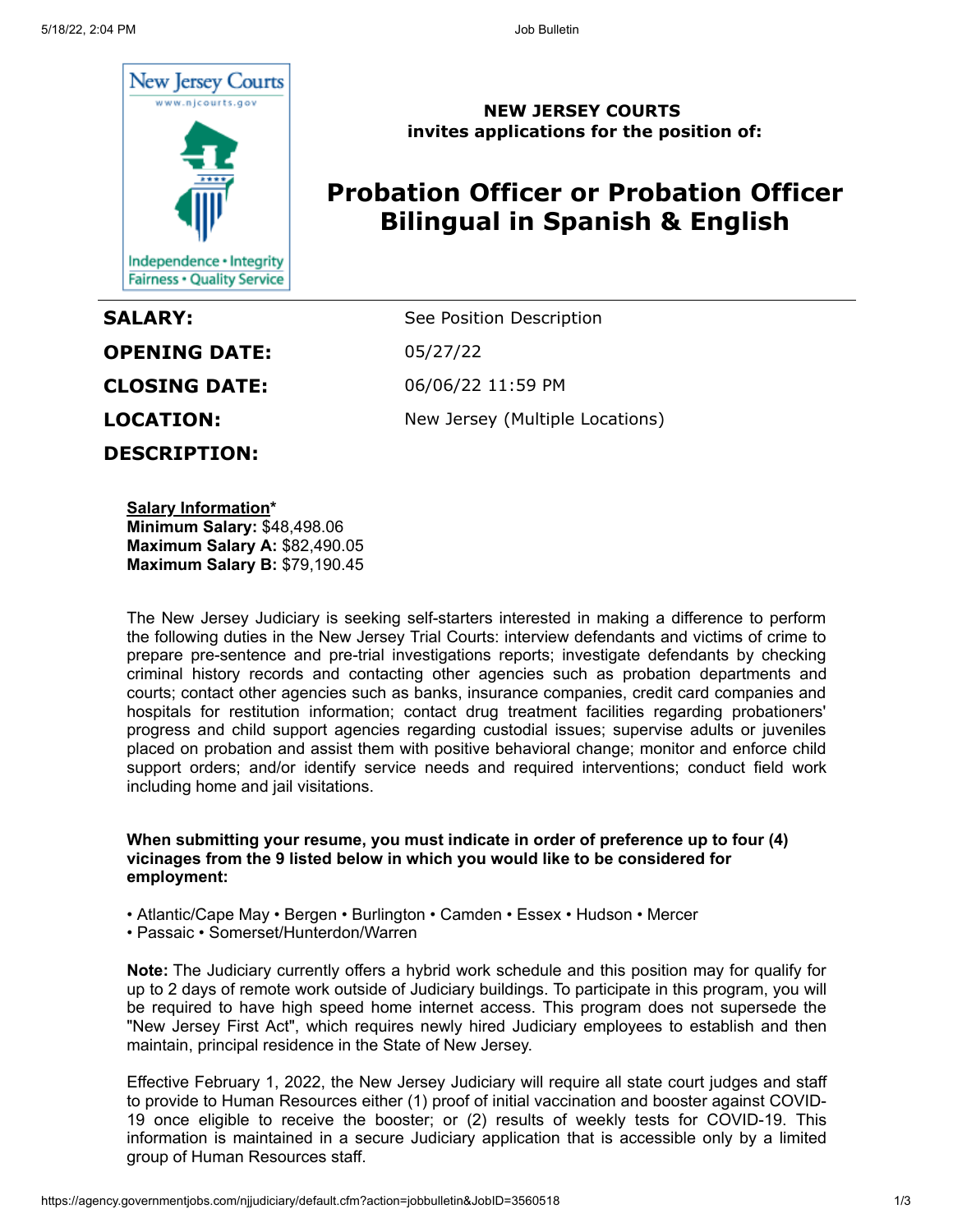## **EXAMPLE OF DUTIES:**

#### **QUALIFICATIONS:**

Graduation from an accredited college or university with a Bachelor's Degree in any area, which includes or is supplemented by twenty-four (24) credit hours in the behavioral or social sciences.

**Education Note:** College or university transcript is required at the interview. **An unofficial transcript is required to apply.**

**Testing:** Candidates selected to serve in a bilingual title must pass the Civil Service Commission Bilingual Communicative Ability Test (BICAT) performance examination or provide proof of having established bilingual proficiency with the Civil Service Commission prior to appointment.

**Note:** Key entry-level professional positions will be filled as they become available in the Criminal, Family and Probation Divisions. Selected candidates may be assigned to any of these divisions. For multi-county vicinages (Cumberland/Gloucester/Salem, Somerset/Hunterdon/Warren, Morris/Sussex) selected candidates may be assigned to any of the counties.

### **SUPPLEMENTAL INFORMATION:**

**Driver's License:** Appointee will be required to possess a driver's license valid in New Jersey only if the operation of a vehicle is necessary to perform essential duties of the position.

**Authorization to Work:** US citizenship is not required. Selected candidate must be authorized to work in the US according to Department of Homeland Security, US Citizenship and Immigration Services regulations.

**Special Note:** Newly hired employees must agree to a thorough background check that will include fingerprinting. All data received will be kept in strict confidence except to inform the individual of the findings and what action will be taken as a result of this information.

**Residency Law:** Pursuant to N.J.S.A. 52:14-7 (L. 2011, Chapter 70), also known as the "New Jersey First Act," all persons newly hired by the Judiciary must establish, and then maintain, principal residence in the State of New Jersey.

**Veterans Status:** Are you a veteran? If so, please indicate this information on your employment application under the Veterans Status supplemental question. For information on Veteran's Preference, please visit the NJ Department of Military and Veteran's Affairs website at [http://www.state.nj.us/military/ogr/.](http://www.state.nj.us/military/ogr/)

Terms and conditions of employment will be governed by the applicable collective bargaining agreement.

**\*Minimum Salary Note:** For newly hired individuals, the starting salary will normally be at the minimum of the salary range. For current Judiciary employees, salary upon promotion or advancement will be an increase of 5% of base salary, not to exceed the maximum of the range, or the minimum salary of the band/level, whichever is greater.

**\*Maximum Salary Note:** Maximum Salary A is for Judiciary employees hired prior to October 31, 2015 and Maximum Salary B is for newly hired individuals or Judiciary employees hired on or after October 31, 2015.